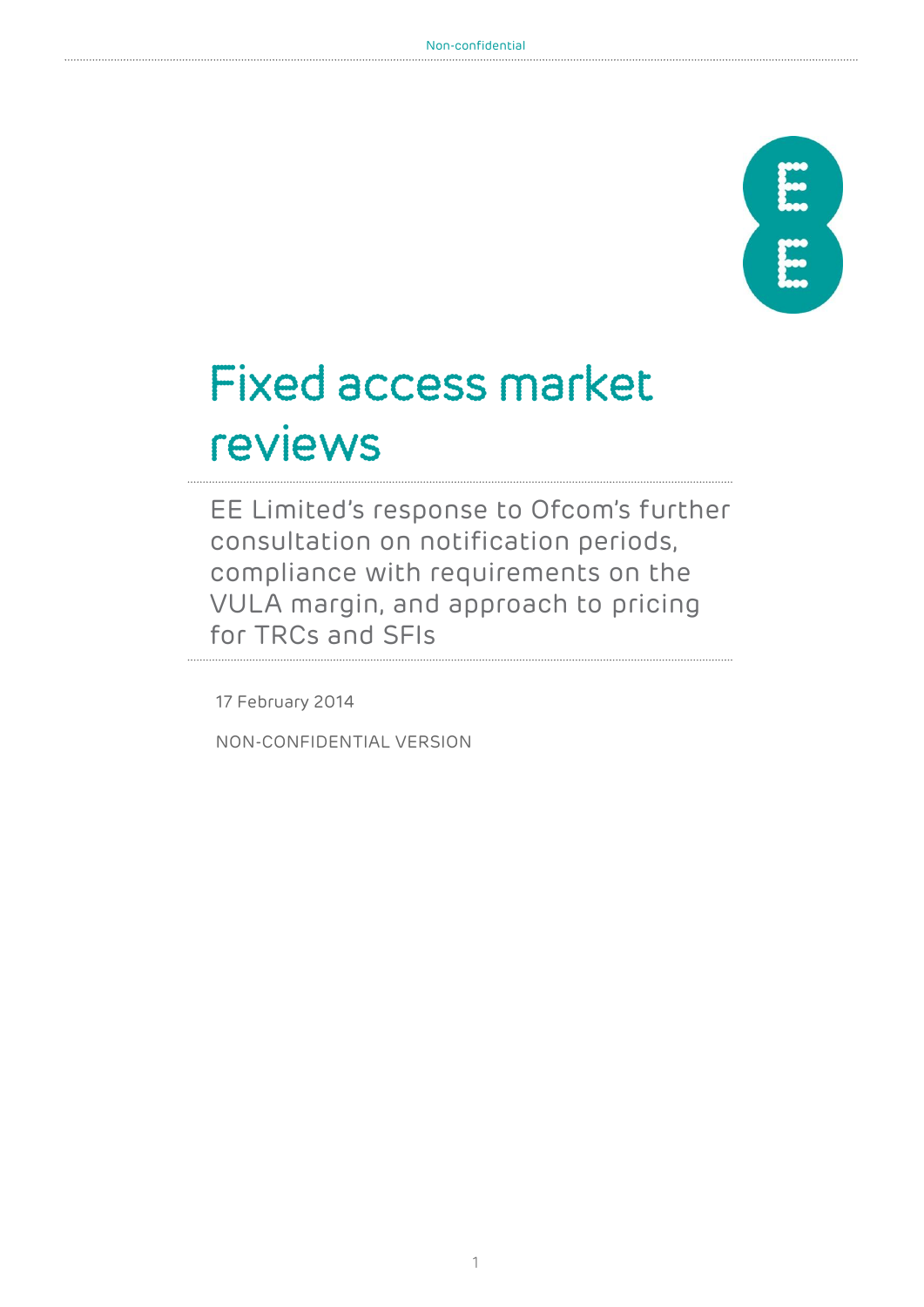# <span id="page-1-0"></span>Table of contents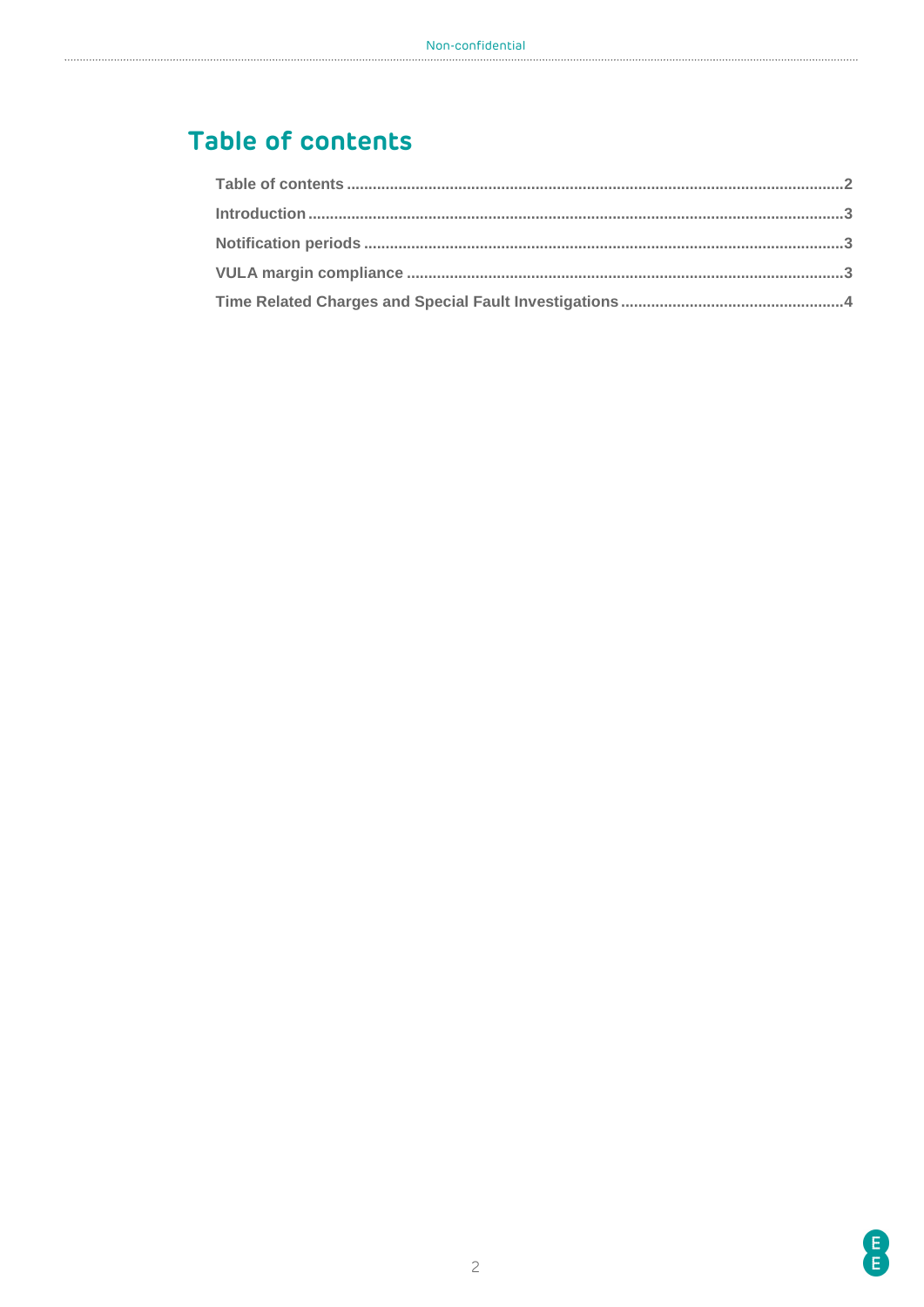#### <span id="page-2-0"></span>**Introduction**

EE Limited ("EE") welcomes the opportunity to respond to Ofcom's Consultation on notification periods, compliance with requirements on the VULA margin, and approach to pricing for TRCs and SFIs published on 16 January 2014 ("the Supplementary FAMR Consultation").

In addition to the points made below directly in response to the Supplementary FAMR Consultation, EE reiterates, without repeating them, the points made in the following earlier responses submitted to Ofcom in the course of its ongoing fixed access market reviews ("FAMR"):

- EE's response of 10 January 2013 to Ofcom's Call for Inputs regarding Wholesale Local Access, Wholesale Fixed Analogue Exchange Lines, ISDN2 and ISDN30 (the "CFI");
- EE's response to Ofcom's *Fixed access market reviews: wholesale local access, wholesale fixed analogue exchange lines, ISDN2 and ISDN30 – Consultation on the proposed markets, market power determinations and remedies* published on 3 July 2013 (the "July 2013 Consultation")  $[\times]$ ; and
- [X]

 $[\times]$ 

## <span id="page-2-1"></span>**Notification periods**

*3.1 Do you agree with our proposal to reduce from 90 days to 28 days the notification period that BT and KCOM are required to give in respect of reductions to the WLR rental charge? Please provide reasons in support of your views.* 

EE welcomes this proposal. As explained in EE's response to the July 2013 Consultation, this will (a) facilitate WLR+SMPF based providers' ability to swiftly pass on price reductions in WLR rental charges to end-users; and (b) is technology-neutral, as it is consistent with the equivalent proposal made for MPF based providers in the July 2013 Consultation, and thereby fulfils Ofcom's obligations under the Communications Act 2003 not to discriminate against particular classes of communications providers based on the input services that they consume.

## <span id="page-2-2"></span>**VULA margin compliance**

*4.1 Do you agree with our proposals for BT to provide information on the VULA margin every six months and on request? Please provide reasons in support of your views.*